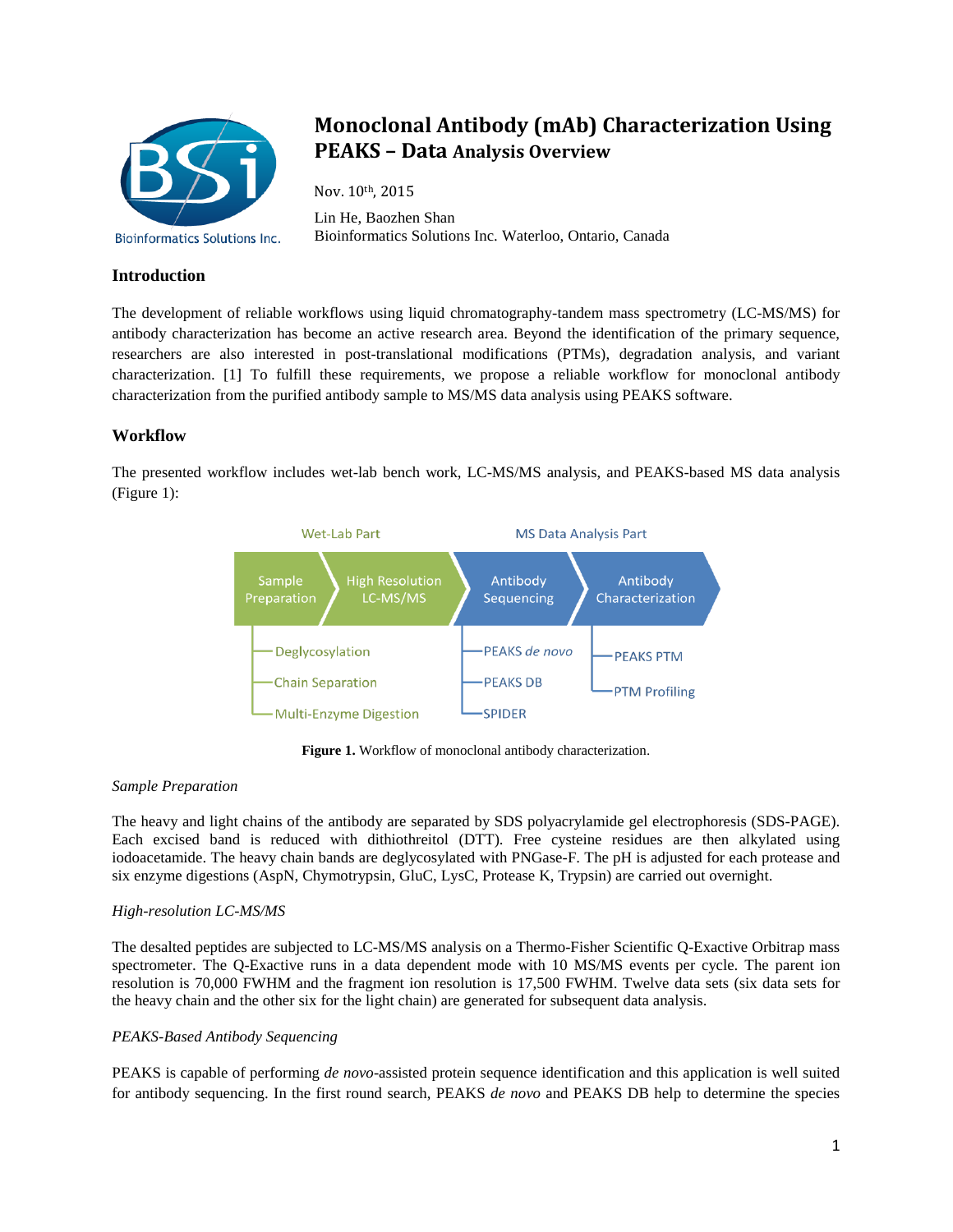and antibody sequence candidates from the UniProt database, including both the constant and variable regions. Thereafter, iteratively manually (PEAKS de novo + PEAKS DB) and automatically (SPIDER) revising candidate sequences helps to unveil the exact amino acid sequences for both the heavy and light chains.

#### *PEAKS-Based Antibody Characterization*

PEAKS PTM searches the spectral data against the heavy and light chain sequences with 485 PTMs integrated in PEAKS for PTM identification with high confidence. PTM profiling, thereafter, provides the quantitative analysis of each PTM of interest to researchers. This tool provides the quantity ratio between unmodified and modified forms of a protein at a specific site with a user-selected PTM.

#### **De Novo-Assisted Sequence Identification**

A major benefit in mAb sequencing using PEAKS is the automated mapping from *de novo* tags to the selected candidate sequences. Exact antibody sequences, especially the complementarity determining regions (CDRs), are always absent from existing protein databases, thus a traditional database search cannot determine each amino acid in the target antibody. Fortunately, the relatively stable areas in the variable regions are recorded in public antibody sequence databases in most cases and provide clues to match *de novo* sequences. Users can correct candidate sequences by manually checking the sequence segments that are not covered by any tandem mass spectra but have partially matching *de novo* sequences. The objective of such amino acid correction is to cover the revised candidate sequences with maximum number of tandem mass spectra. Figure 2(a) shows an example of the manual correction of amino acid residues in the candidate sequence according to a *de novo* sequence.



**Figure 2.** (a) Manual correction of amino acids in the candidate sequence. The red bar denotes the shared amino acids between the de novo sequence and the candidate sequence. The green bar denotes the amino acids to be corrected manually in the candidate sequence. (b) Automated correction of amino acids in the candidate sequence. According to SPIDER, G35, located in the red box, should be corrected to A35.

Additionally, SPIDER, provided within PEAKS, enables automated amino acid identification from PEAKS *de novo* and PEAKS DB results. SPIDER double-checks a *de novo* sequence with its mapping segment in the candidate sequence and the corresponding tandem mass spectrum to compute an optimal peptide sequence that best matches both the spectrum and the candidate sequence segment. It automatically works out three types of variants, 1) insertion, 2) deletion, and 3) substitution, and significantly helps to accelerate the antibody sequencing. Figure 2(b) shows an example of the automated correction of an amino acid residue in the candidate sequence using SPIDER.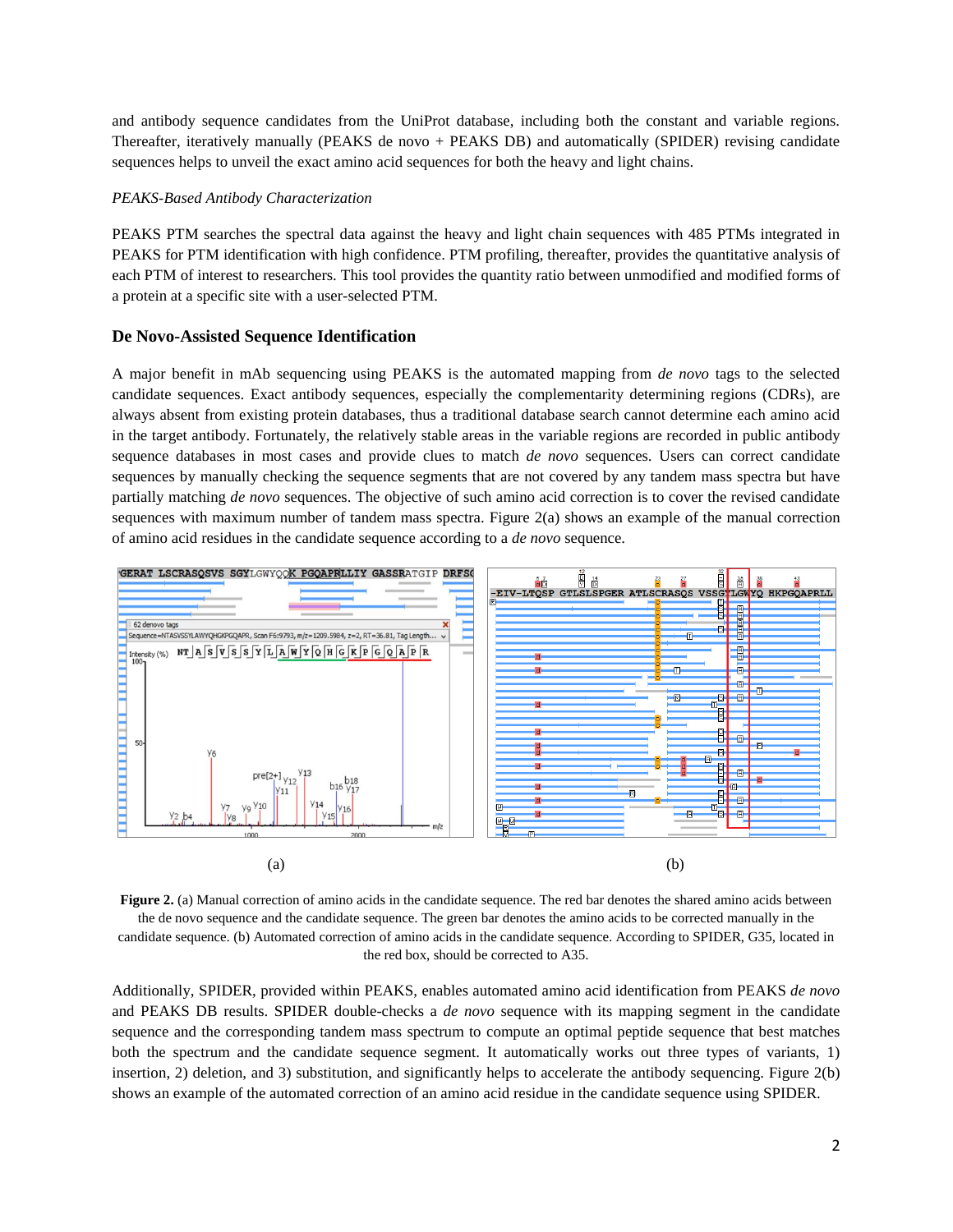### **Full Sequence Coverage with PTM Identification & Sequence Validation**

Successful antibody sequencing generates both the heavy and light chain sequences, of which each amino acid is mapped typically with more than 20 peptides. The ability for each amino acid of the identified protein sequences to be validated according to a user-specified peak intensity threshold is a feature scheduled for release in PEAKS (early 2016). Figure 3 shows a protein coverage view from PEAKS PTM with amino acid validation function integrated.



**Figure 3.** Full sequence coverage with PTM identification and intensity-based amino acid validation.

Figure 3 displays frequently observed PTMs from the sample listed along right. Users can adjust the "minimal ion intensity" or "minimal Ascore" to filter out PTMs with low confidence. Amino acids annotated with red color indicate the existence of supporting peaks with higher intensity than the user-specified threshold. Amino acids annotated with blue color indicate the absence of supporting peaks with higher intensity and they are identified according to the accurate precursor mass from the given protein sequences. Users can easily specify the "peak intensity threshold" in the configuration panel.



**Figure 4.** Leu/Ile discrimination using chymotrypsin cleavage preference.

### **Leu/Ile Discrimination**